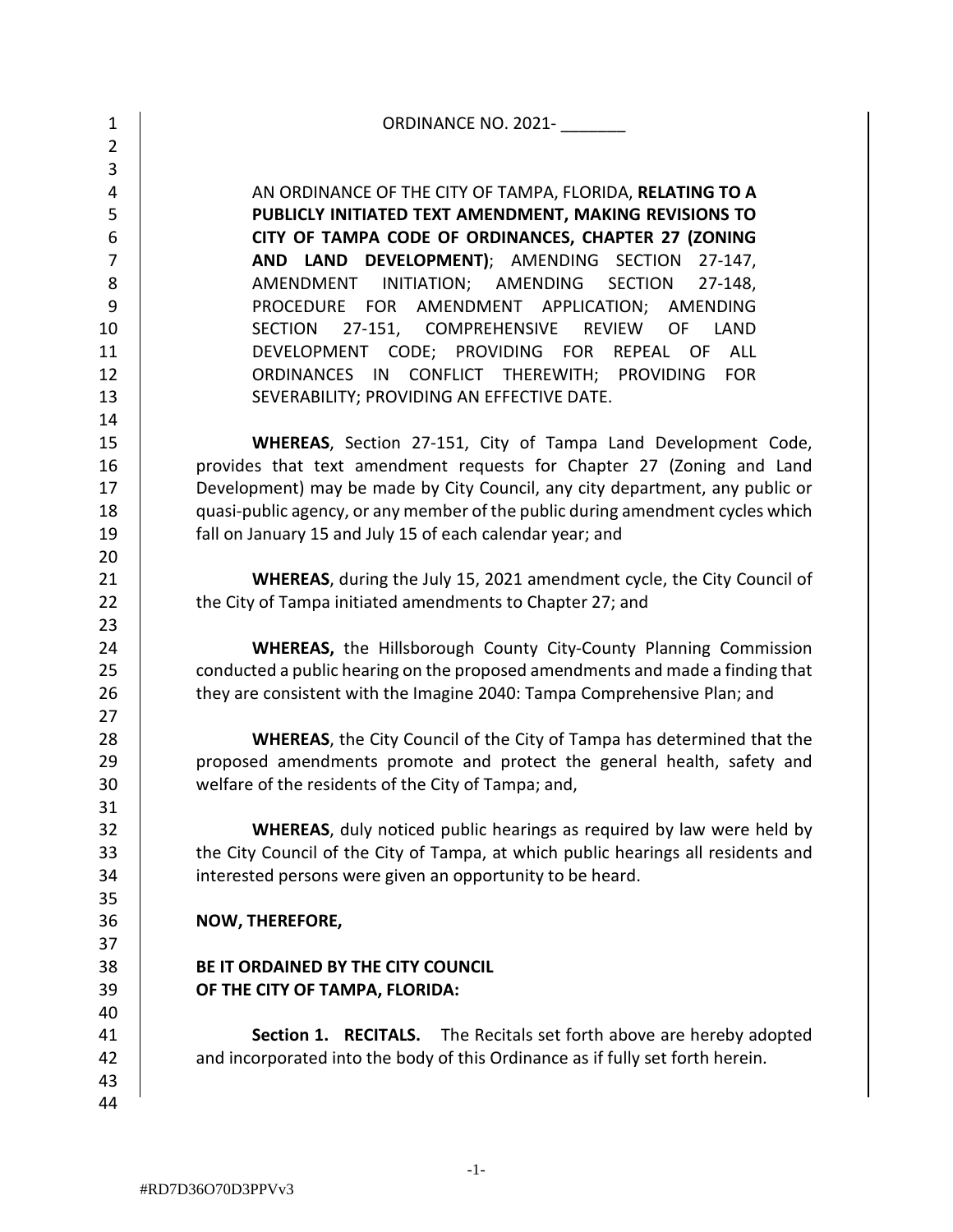| 1              | That "Sec. 27-147. Amendment initiation." is hereby<br>Section 2.                              |  |  |  |  |  |  |  |
|----------------|------------------------------------------------------------------------------------------------|--|--|--|--|--|--|--|
| $\overline{2}$ | amended by adding the underlined language and deleting the stricken language                   |  |  |  |  |  |  |  |
| 3              | as follows:                                                                                    |  |  |  |  |  |  |  |
| 4              |                                                                                                |  |  |  |  |  |  |  |
| 5              | "Sec. 27-147. Amendment initiation. Procedure for text amendments.                             |  |  |  |  |  |  |  |
| 6              | Subject to the limitations of the foregoing statement of intent, an amendment                  |  |  |  |  |  |  |  |
| $\overline{7}$ | to this chapter may be initiated by:                                                           |  |  |  |  |  |  |  |
| 8              |                                                                                                |  |  |  |  |  |  |  |
| 9              | (1)<br>The city council on its own motion; or                                                  |  |  |  |  |  |  |  |
| 10             |                                                                                                |  |  |  |  |  |  |  |
| 11             | (2)<br>The code administrator.;                                                                |  |  |  |  |  |  |  |
| 12             | Application by any property owner or his or her agent or a citizen or his-<br>$\left(3\right)$ |  |  |  |  |  |  |  |
| 13             | or her agent.                                                                                  |  |  |  |  |  |  |  |
| 14             |                                                                                                |  |  |  |  |  |  |  |
| 15             | Such publicly initiated amendments to this chapter shall be processed in                       |  |  |  |  |  |  |  |
| 16             | accordance with the cycles established in Section 27-151 and the schedule                      |  |  |  |  |  |  |  |
| 17             | published by the Code Administrator."                                                          |  |  |  |  |  |  |  |
| 18             | Section 3. That "Sec. 27-148. Procedure for amendment application."                            |  |  |  |  |  |  |  |
| 19             | is hereby amended by adding the underlined language and deleting the stricken                  |  |  |  |  |  |  |  |
| 20             |                                                                                                |  |  |  |  |  |  |  |
| 21             | language as follows:                                                                           |  |  |  |  |  |  |  |
| 22             | "Sec. 27-148. Procedure for area and parcel rezoning amendment applications.                   |  |  |  |  |  |  |  |
| 23<br>24       |                                                                                                |  |  |  |  |  |  |  |
| 25             | (a) Text amendments. Every application submission for amendments to this                       |  |  |  |  |  |  |  |
| 26             | chapter shall contain the information described below. Additional material mav                 |  |  |  |  |  |  |  |
| 27             | be filed at the applicant's option.                                                            |  |  |  |  |  |  |  |
| 28             | $(1)$ The application shall be typewritten, signed and sworn to by the                         |  |  |  |  |  |  |  |
| 29             | applicant or his authorized agent and shall include the post office                            |  |  |  |  |  |  |  |
| 30             | address of the applicant.                                                                      |  |  |  |  |  |  |  |
| 31             |                                                                                                |  |  |  |  |  |  |  |
| 32             | (2) It shall state the reason why such regulations, restrictions or                            |  |  |  |  |  |  |  |
| 33             | boundaries should be amended, supplemented, changed or                                         |  |  |  |  |  |  |  |
| 34             | repealed, and shall include the existing code language and the                                 |  |  |  |  |  |  |  |
| 35             | proposed text changes for review.                                                              |  |  |  |  |  |  |  |
| 36             |                                                                                                |  |  |  |  |  |  |  |
| 37             | (3) It shall set out, if applicable, any alleged error in this chapter which                   |  |  |  |  |  |  |  |
| 38             | would be corrected by the proposed amendment with a detailed                                   |  |  |  |  |  |  |  |
| 39             | explanation of such error in the ordinance and detailed reasons                                |  |  |  |  |  |  |  |
| 40             | how the proposed amendment will correct such error.                                            |  |  |  |  |  |  |  |
| 41             | (4) It shall set out the changed or changing conditions, if any, in a                          |  |  |  |  |  |  |  |
| 42             |                                                                                                |  |  |  |  |  |  |  |
| 43             | particular area of the city generally which make the proposed                                  |  |  |  |  |  |  |  |
| 44             |                                                                                                |  |  |  |  |  |  |  |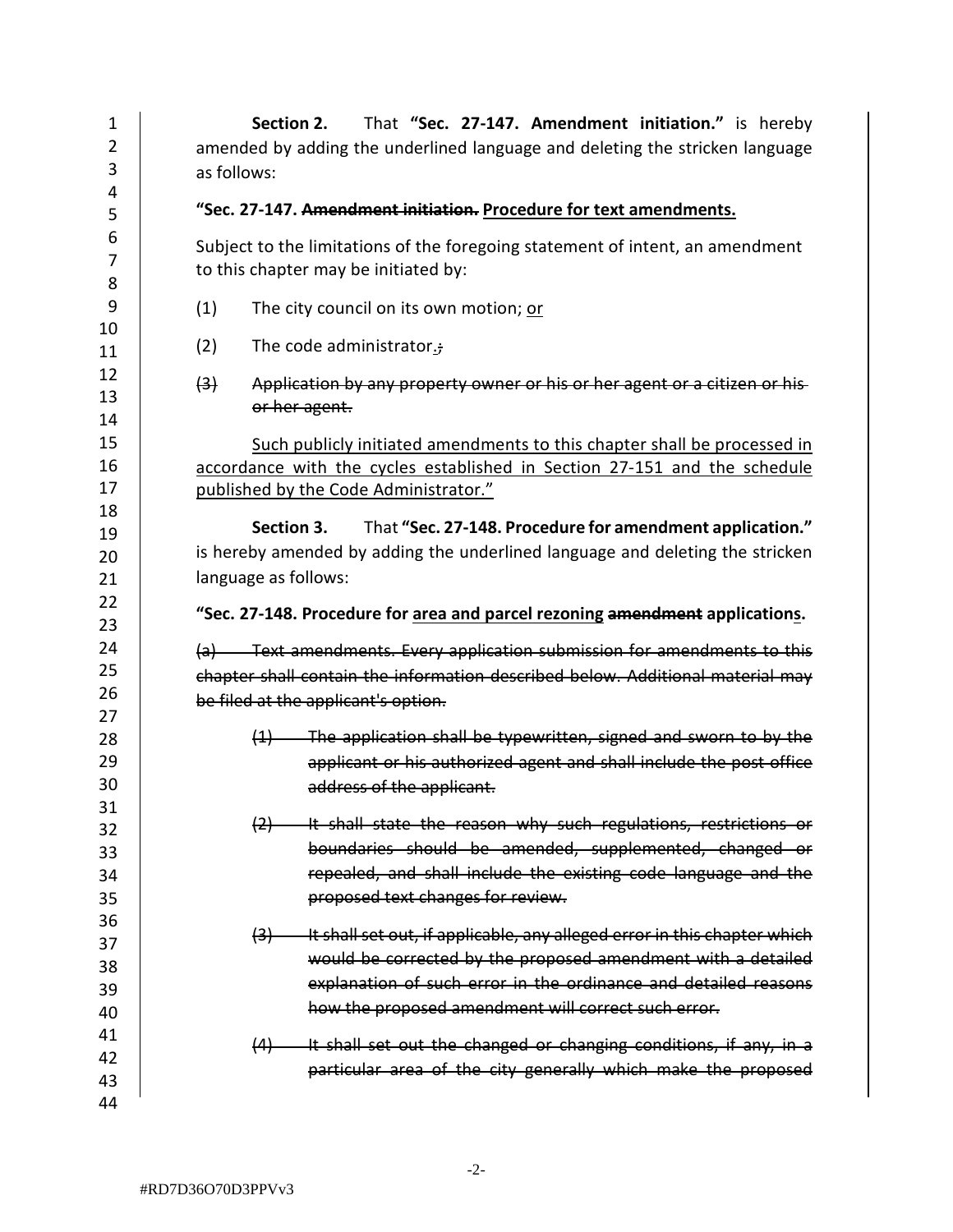| $\overline{2}$<br>health, safety and general welfare.<br>3<br>It shall set out the manner in which the proposed amendment will<br>(5)<br>4<br>carry out the intent and purpose of and provide conformance with<br>5<br>the Tampa Comprehensive Plan.<br>6<br>7<br>It shall set out all other circumstances, factors and reasons which<br>(6)<br>8<br>the applicant offers in support of the proposed amendment.<br>9<br>10<br>The application shall be filed with the code administrator shall for<br>$\leftrightarrow$<br>11<br>presentation to the city council and referral to the appropriate city<br>12<br>departments. Applications for all text amendments related to this<br>13<br>chapter shall be processed on a semi-annual basis. The code<br>14<br>administrator shall develop and maintain a schedule for processing<br>15<br>said amendments (see section 27-151).<br>16<br>17<br>The applicant shall be responsible to pay a fee for the text<br>$\left( 8 \right)$<br>18<br>amendment processing upon filing the application with the code<br>19<br>administrator.<br>20<br>21<br>(ab)<br>Area rezoning. An area rezoning is deemed to mean any proposed change<br>to the official zoning atlas which is initiated by:<br>22<br>23<br>(1)<br>The city council on its own motion; or<br>24<br>(2)<br>Application, by any person other than the owner of the property<br>25<br>or his agent; or<br>26<br>27<br>(3)<br>Application, by any person or his agent, for a rezoning which<br>28<br>involves ten (10) contiguous acres of land or more.<br>29<br>(4)<br>Every application for an area rezoning filed under subsection (b)<br>30<br>above shall contain the information described below. Additional<br>31<br>material may be presented at the applicant's option:<br>32<br>33<br>All items required in subsection $(c)(1)$ and $(2)$ below.<br>a.<br>34<br>b. |
|--------------------------------------------------------------------------------------------------------------------------------------------------------------------------------------------------------------------------------------------------------------------------------------------------------------------------------------------------------------------------------------------------------------------------------------------------------------------------------------------------------------------------------------------------------------------------------------------------------------------------------------------------------------------------------------------------------------------------------------------------------------------------------------------------------------------------------------------------------------------------------------------------------------------------------------------------------------------------------------------------------------------------------------------------------------------------------------------------------------------------------------------------------------------------------------------------------------------------------------------------------------------------------------------------------------------------------------------------------------------------------------------------------------------------------------------------------------------------------------------------------------------------------------------------------------------------------------------------------------------------------------------------------------------------------------------------------------------------------------------------------------------------------------------------------------------------------------------------------------------------------------|
|                                                                                                                                                                                                                                                                                                                                                                                                                                                                                                                                                                                                                                                                                                                                                                                                                                                                                                                                                                                                                                                                                                                                                                                                                                                                                                                                                                                                                                                                                                                                                                                                                                                                                                                                                                                                                                                                                      |
|                                                                                                                                                                                                                                                                                                                                                                                                                                                                                                                                                                                                                                                                                                                                                                                                                                                                                                                                                                                                                                                                                                                                                                                                                                                                                                                                                                                                                                                                                                                                                                                                                                                                                                                                                                                                                                                                                      |
|                                                                                                                                                                                                                                                                                                                                                                                                                                                                                                                                                                                                                                                                                                                                                                                                                                                                                                                                                                                                                                                                                                                                                                                                                                                                                                                                                                                                                                                                                                                                                                                                                                                                                                                                                                                                                                                                                      |
|                                                                                                                                                                                                                                                                                                                                                                                                                                                                                                                                                                                                                                                                                                                                                                                                                                                                                                                                                                                                                                                                                                                                                                                                                                                                                                                                                                                                                                                                                                                                                                                                                                                                                                                                                                                                                                                                                      |
|                                                                                                                                                                                                                                                                                                                                                                                                                                                                                                                                                                                                                                                                                                                                                                                                                                                                                                                                                                                                                                                                                                                                                                                                                                                                                                                                                                                                                                                                                                                                                                                                                                                                                                                                                                                                                                                                                      |
|                                                                                                                                                                                                                                                                                                                                                                                                                                                                                                                                                                                                                                                                                                                                                                                                                                                                                                                                                                                                                                                                                                                                                                                                                                                                                                                                                                                                                                                                                                                                                                                                                                                                                                                                                                                                                                                                                      |
|                                                                                                                                                                                                                                                                                                                                                                                                                                                                                                                                                                                                                                                                                                                                                                                                                                                                                                                                                                                                                                                                                                                                                                                                                                                                                                                                                                                                                                                                                                                                                                                                                                                                                                                                                                                                                                                                                      |
|                                                                                                                                                                                                                                                                                                                                                                                                                                                                                                                                                                                                                                                                                                                                                                                                                                                                                                                                                                                                                                                                                                                                                                                                                                                                                                                                                                                                                                                                                                                                                                                                                                                                                                                                                                                                                                                                                      |
|                                                                                                                                                                                                                                                                                                                                                                                                                                                                                                                                                                                                                                                                                                                                                                                                                                                                                                                                                                                                                                                                                                                                                                                                                                                                                                                                                                                                                                                                                                                                                                                                                                                                                                                                                                                                                                                                                      |
|                                                                                                                                                                                                                                                                                                                                                                                                                                                                                                                                                                                                                                                                                                                                                                                                                                                                                                                                                                                                                                                                                                                                                                                                                                                                                                                                                                                                                                                                                                                                                                                                                                                                                                                                                                                                                                                                                      |
|                                                                                                                                                                                                                                                                                                                                                                                                                                                                                                                                                                                                                                                                                                                                                                                                                                                                                                                                                                                                                                                                                                                                                                                                                                                                                                                                                                                                                                                                                                                                                                                                                                                                                                                                                                                                                                                                                      |
|                                                                                                                                                                                                                                                                                                                                                                                                                                                                                                                                                                                                                                                                                                                                                                                                                                                                                                                                                                                                                                                                                                                                                                                                                                                                                                                                                                                                                                                                                                                                                                                                                                                                                                                                                                                                                                                                                      |
|                                                                                                                                                                                                                                                                                                                                                                                                                                                                                                                                                                                                                                                                                                                                                                                                                                                                                                                                                                                                                                                                                                                                                                                                                                                                                                                                                                                                                                                                                                                                                                                                                                                                                                                                                                                                                                                                                      |
|                                                                                                                                                                                                                                                                                                                                                                                                                                                                                                                                                                                                                                                                                                                                                                                                                                                                                                                                                                                                                                                                                                                                                                                                                                                                                                                                                                                                                                                                                                                                                                                                                                                                                                                                                                                                                                                                                      |
|                                                                                                                                                                                                                                                                                                                                                                                                                                                                                                                                                                                                                                                                                                                                                                                                                                                                                                                                                                                                                                                                                                                                                                                                                                                                                                                                                                                                                                                                                                                                                                                                                                                                                                                                                                                                                                                                                      |
|                                                                                                                                                                                                                                                                                                                                                                                                                                                                                                                                                                                                                                                                                                                                                                                                                                                                                                                                                                                                                                                                                                                                                                                                                                                                                                                                                                                                                                                                                                                                                                                                                                                                                                                                                                                                                                                                                      |
|                                                                                                                                                                                                                                                                                                                                                                                                                                                                                                                                                                                                                                                                                                                                                                                                                                                                                                                                                                                                                                                                                                                                                                                                                                                                                                                                                                                                                                                                                                                                                                                                                                                                                                                                                                                                                                                                                      |
|                                                                                                                                                                                                                                                                                                                                                                                                                                                                                                                                                                                                                                                                                                                                                                                                                                                                                                                                                                                                                                                                                                                                                                                                                                                                                                                                                                                                                                                                                                                                                                                                                                                                                                                                                                                                                                                                                      |
|                                                                                                                                                                                                                                                                                                                                                                                                                                                                                                                                                                                                                                                                                                                                                                                                                                                                                                                                                                                                                                                                                                                                                                                                                                                                                                                                                                                                                                                                                                                                                                                                                                                                                                                                                                                                                                                                                      |
|                                                                                                                                                                                                                                                                                                                                                                                                                                                                                                                                                                                                                                                                                                                                                                                                                                                                                                                                                                                                                                                                                                                                                                                                                                                                                                                                                                                                                                                                                                                                                                                                                                                                                                                                                                                                                                                                                      |
|                                                                                                                                                                                                                                                                                                                                                                                                                                                                                                                                                                                                                                                                                                                                                                                                                                                                                                                                                                                                                                                                                                                                                                                                                                                                                                                                                                                                                                                                                                                                                                                                                                                                                                                                                                                                                                                                                      |
|                                                                                                                                                                                                                                                                                                                                                                                                                                                                                                                                                                                                                                                                                                                                                                                                                                                                                                                                                                                                                                                                                                                                                                                                                                                                                                                                                                                                                                                                                                                                                                                                                                                                                                                                                                                                                                                                                      |
|                                                                                                                                                                                                                                                                                                                                                                                                                                                                                                                                                                                                                                                                                                                                                                                                                                                                                                                                                                                                                                                                                                                                                                                                                                                                                                                                                                                                                                                                                                                                                                                                                                                                                                                                                                                                                                                                                      |
|                                                                                                                                                                                                                                                                                                                                                                                                                                                                                                                                                                                                                                                                                                                                                                                                                                                                                                                                                                                                                                                                                                                                                                                                                                                                                                                                                                                                                                                                                                                                                                                                                                                                                                                                                                                                                                                                                      |
|                                                                                                                                                                                                                                                                                                                                                                                                                                                                                                                                                                                                                                                                                                                                                                                                                                                                                                                                                                                                                                                                                                                                                                                                                                                                                                                                                                                                                                                                                                                                                                                                                                                                                                                                                                                                                                                                                      |
|                                                                                                                                                                                                                                                                                                                                                                                                                                                                                                                                                                                                                                                                                                                                                                                                                                                                                                                                                                                                                                                                                                                                                                                                                                                                                                                                                                                                                                                                                                                                                                                                                                                                                                                                                                                                                                                                                      |
|                                                                                                                                                                                                                                                                                                                                                                                                                                                                                                                                                                                                                                                                                                                                                                                                                                                                                                                                                                                                                                                                                                                                                                                                                                                                                                                                                                                                                                                                                                                                                                                                                                                                                                                                                                                                                                                                                      |
|                                                                                                                                                                                                                                                                                                                                                                                                                                                                                                                                                                                                                                                                                                                                                                                                                                                                                                                                                                                                                                                                                                                                                                                                                                                                                                                                                                                                                                                                                                                                                                                                                                                                                                                                                                                                                                                                                      |
|                                                                                                                                                                                                                                                                                                                                                                                                                                                                                                                                                                                                                                                                                                                                                                                                                                                                                                                                                                                                                                                                                                                                                                                                                                                                                                                                                                                                                                                                                                                                                                                                                                                                                                                                                                                                                                                                                      |
|                                                                                                                                                                                                                                                                                                                                                                                                                                                                                                                                                                                                                                                                                                                                                                                                                                                                                                                                                                                                                                                                                                                                                                                                                                                                                                                                                                                                                                                                                                                                                                                                                                                                                                                                                                                                                                                                                      |
|                                                                                                                                                                                                                                                                                                                                                                                                                                                                                                                                                                                                                                                                                                                                                                                                                                                                                                                                                                                                                                                                                                                                                                                                                                                                                                                                                                                                                                                                                                                                                                                                                                                                                                                                                                                                                                                                                      |
|                                                                                                                                                                                                                                                                                                                                                                                                                                                                                                                                                                                                                                                                                                                                                                                                                                                                                                                                                                                                                                                                                                                                                                                                                                                                                                                                                                                                                                                                                                                                                                                                                                                                                                                                                                                                                                                                                      |
| A transportation analysis, prepared by a professional traffic                                                                                                                                                                                                                                                                                                                                                                                                                                                                                                                                                                                                                                                                                                                                                                                                                                                                                                                                                                                                                                                                                                                                                                                                                                                                                                                                                                                                                                                                                                                                                                                                                                                                                                                                                                                                                        |
| 35<br>engineer or approved by the city traffic engineer, when<br>36                                                                                                                                                                                                                                                                                                                                                                                                                                                                                                                                                                                                                                                                                                                                                                                                                                                                                                                                                                                                                                                                                                                                                                                                                                                                                                                                                                                                                                                                                                                                                                                                                                                                                                                                                                                                                  |
| required, shall be submitted with all area rezoning<br>37                                                                                                                                                                                                                                                                                                                                                                                                                                                                                                                                                                                                                                                                                                                                                                                                                                                                                                                                                                                                                                                                                                                                                                                                                                                                                                                                                                                                                                                                                                                                                                                                                                                                                                                                                                                                                            |
| applications. The analysis shall include the total trips<br>38                                                                                                                                                                                                                                                                                                                                                                                                                                                                                                                                                                                                                                                                                                                                                                                                                                                                                                                                                                                                                                                                                                                                                                                                                                                                                                                                                                                                                                                                                                                                                                                                                                                                                                                                                                                                                       |
| generated by the rezoning and the distribution of the trips<br>39                                                                                                                                                                                                                                                                                                                                                                                                                                                                                                                                                                                                                                                                                                                                                                                                                                                                                                                                                                                                                                                                                                                                                                                                                                                                                                                                                                                                                                                                                                                                                                                                                                                                                                                                                                                                                    |
| onto adjacent streets. Institute of Traffic Engineers (ITE) trip<br>40                                                                                                                                                                                                                                                                                                                                                                                                                                                                                                                                                                                                                                                                                                                                                                                                                                                                                                                                                                                                                                                                                                                                                                                                                                                                                                                                                                                                                                                                                                                                                                                                                                                                                                                                                                                                               |
| generation rates or other approved source shall be used as<br>41                                                                                                                                                                                                                                                                                                                                                                                                                                                                                                                                                                                                                                                                                                                                                                                                                                                                                                                                                                                                                                                                                                                                                                                                                                                                                                                                                                                                                                                                                                                                                                                                                                                                                                                                                                                                                     |
| the basis for trip generation calculations.<br>42                                                                                                                                                                                                                                                                                                                                                                                                                                                                                                                                                                                                                                                                                                                                                                                                                                                                                                                                                                                                                                                                                                                                                                                                                                                                                                                                                                                                                                                                                                                                                                                                                                                                                                                                                                                                                                    |
| (5)<br>The applicant shall pay a fee, as established by the city council by<br>43                                                                                                                                                                                                                                                                                                                                                                                                                                                                                                                                                                                                                                                                                                                                                                                                                                                                                                                                                                                                                                                                                                                                                                                                                                                                                                                                                                                                                                                                                                                                                                                                                                                                                                                                                                                                    |
| resolution, which covers the city's cost and expense in connection<br>44                                                                                                                                                                                                                                                                                                                                                                                                                                                                                                                                                                                                                                                                                                                                                                                                                                                                                                                                                                                                                                                                                                                                                                                                                                                                                                                                                                                                                                                                                                                                                                                                                                                                                                                                                                                                             |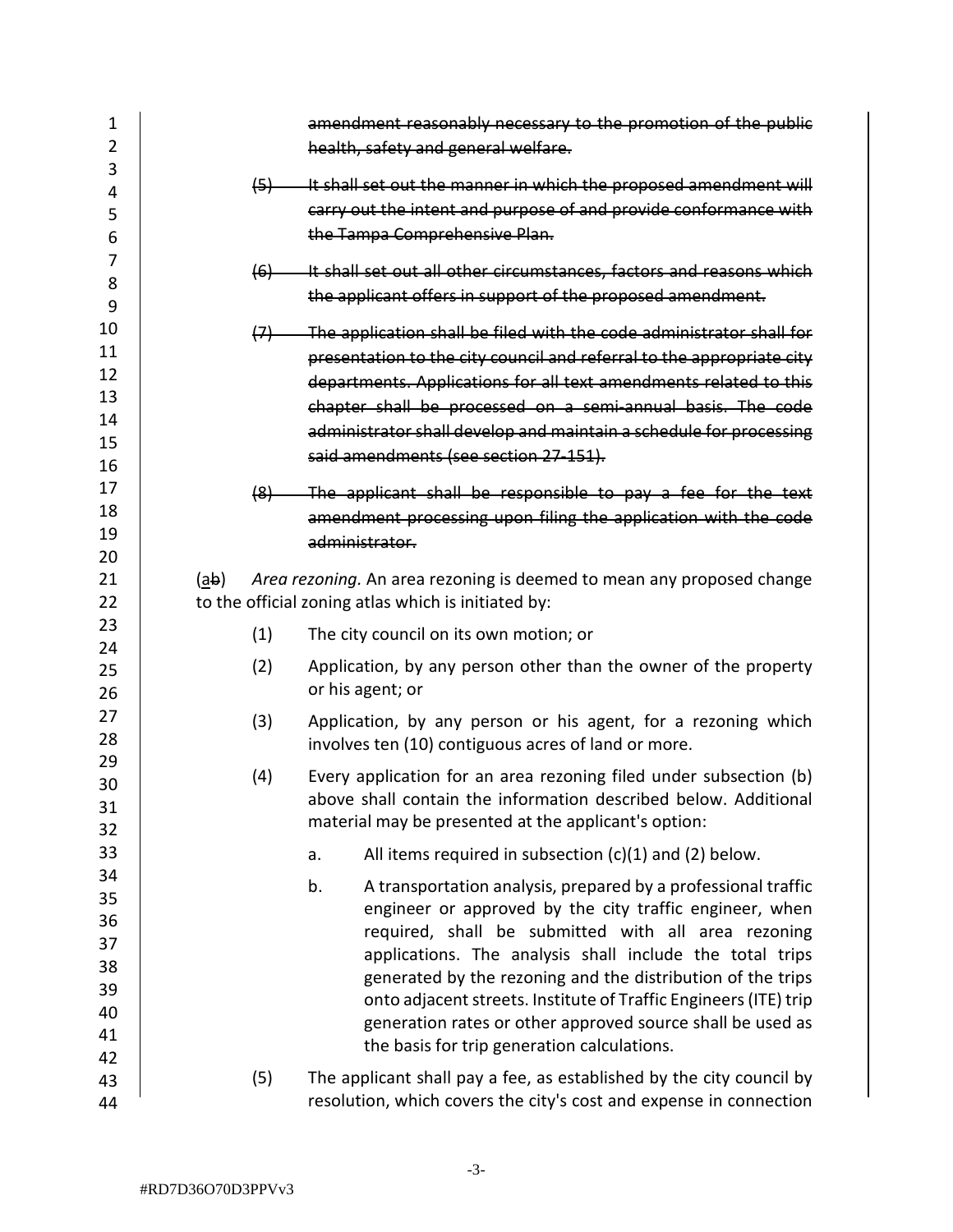| $\mathbf 1$<br>$\overline{2}$<br>3<br>4<br>5<br>$\boldsymbol{6}$<br>$\overline{7}$ |     |    | unnecessarily filed. | with the handling and processing of the zoning application. The fee<br>shall be paid at the time of filing. No refund of the fee shall be made<br>after the application is filed. However, by a majority, the city<br>council may authorize the director of revenue and finance to<br>refund the filing fee in any case where, due to administrative error<br>and without applicant's fault, the rezoning application has been |
|------------------------------------------------------------------------------------|-----|----|----------------------|--------------------------------------------------------------------------------------------------------------------------------------------------------------------------------------------------------------------------------------------------------------------------------------------------------------------------------------------------------------------------------------------------------------------------------|
| 8<br>9                                                                             | (6) |    | Processing schedule. |                                                                                                                                                                                                                                                                                                                                                                                                                                |
| 10                                                                                 |     | a. |                      | Euclidean and site plan district area rezoning applications.                                                                                                                                                                                                                                                                                                                                                                   |
| 11                                                                                 |     |    | 1.                   | Upon receipt of a complete application, the zoning                                                                                                                                                                                                                                                                                                                                                                             |
| 12                                                                                 |     |    |                      | administrator shall assign a tentative public hearing                                                                                                                                                                                                                                                                                                                                                                          |
| 13                                                                                 |     |    |                      | date. Upon the zoning administrator certifying that                                                                                                                                                                                                                                                                                                                                                                            |
| 14                                                                                 |     |    |                      | the application is complete. City council shall set the                                                                                                                                                                                                                                                                                                                                                                        |
| 15                                                                                 |     |    |                      | date and time for the public hearing by resolution.                                                                                                                                                                                                                                                                                                                                                                            |
| 16                                                                                 |     |    | 2.                   | Refer to (c)(4)a. below for processing procedures for                                                                                                                                                                                                                                                                                                                                                                          |
| 17                                                                                 |     |    |                      | Euclidean area rezoning applications.                                                                                                                                                                                                                                                                                                                                                                                          |
| 18                                                                                 |     |    |                      |                                                                                                                                                                                                                                                                                                                                                                                                                                |
| 19                                                                                 |     |    | 3.                   | Refer to (c)(4)b. below for processing procedures for                                                                                                                                                                                                                                                                                                                                                                          |
| 20                                                                                 |     |    |                      | site plan district area rezoning applications.                                                                                                                                                                                                                                                                                                                                                                                 |
| 21<br>22                                                                           |     | b. |                      | Transportation analysis (when required).                                                                                                                                                                                                                                                                                                                                                                                       |
| 23                                                                                 |     |    | 1.                   | Prior to submittal of the application for rezoning,                                                                                                                                                                                                                                                                                                                                                                            |
| 24                                                                                 |     |    |                      | the applicant shall be required to meet with the                                                                                                                                                                                                                                                                                                                                                                               |
| 25                                                                                 |     |    |                      | transportation division, in order to define the                                                                                                                                                                                                                                                                                                                                                                                |
| 26                                                                                 |     |    |                      | appropriate methodology for the analysis.                                                                                                                                                                                                                                                                                                                                                                                      |
| 27                                                                                 |     |    | 2.                   | The analysis is due upon submittal of the application                                                                                                                                                                                                                                                                                                                                                                          |
| 28                                                                                 |     |    |                      | and the transportation division shall have a                                                                                                                                                                                                                                                                                                                                                                                   |
| 29                                                                                 |     |    |                      | minimum of thirty (30) days to review any analysis                                                                                                                                                                                                                                                                                                                                                                             |
| 30                                                                                 |     |    |                      | submitted in support of the application. Any                                                                                                                                                                                                                                                                                                                                                                                   |
| 31                                                                                 |     |    |                      | revisions to an analysis may require additional                                                                                                                                                                                                                                                                                                                                                                                |
| 32                                                                                 |     |    |                      | review time beyond the initial thirty (30) day review                                                                                                                                                                                                                                                                                                                                                                          |
| 33                                                                                 |     |    |                      | period, unless otherwise determined by the director                                                                                                                                                                                                                                                                                                                                                                            |
| 34                                                                                 |     |    |                      | of public works.                                                                                                                                                                                                                                                                                                                                                                                                               |
| 35                                                                                 |     | c. |                      | If the applicant fails to comply with any of the requirements                                                                                                                                                                                                                                                                                                                                                                  |
| 36                                                                                 |     |    |                      | as set forth in section $(b)(4)$ -(6) above, the applications                                                                                                                                                                                                                                                                                                                                                                  |
| 37<br>38                                                                           |     |    |                      | shall be required to continue to a later public hearing date.                                                                                                                                                                                                                                                                                                                                                                  |
| 39                                                                                 |     |    |                      | The zoning administrator shall advise the city council of the                                                                                                                                                                                                                                                                                                                                                                  |
| 40                                                                                 |     |    |                      | next available public hearing date. Upon the zoning                                                                                                                                                                                                                                                                                                                                                                            |
| 41                                                                                 |     |    |                      | administrator certifying that the application is complete,                                                                                                                                                                                                                                                                                                                                                                     |
| 42                                                                                 |     |    |                      | city council shall set the date and time for the public hearing                                                                                                                                                                                                                                                                                                                                                                |
| 43                                                                                 |     |    |                      | by resolution. For purposes of this subsection, "available                                                                                                                                                                                                                                                                                                                                                                     |
| 44                                                                                 |     |    |                      | public hearing date" means an agenda item position, on an                                                                                                                                                                                                                                                                                                                                                                      |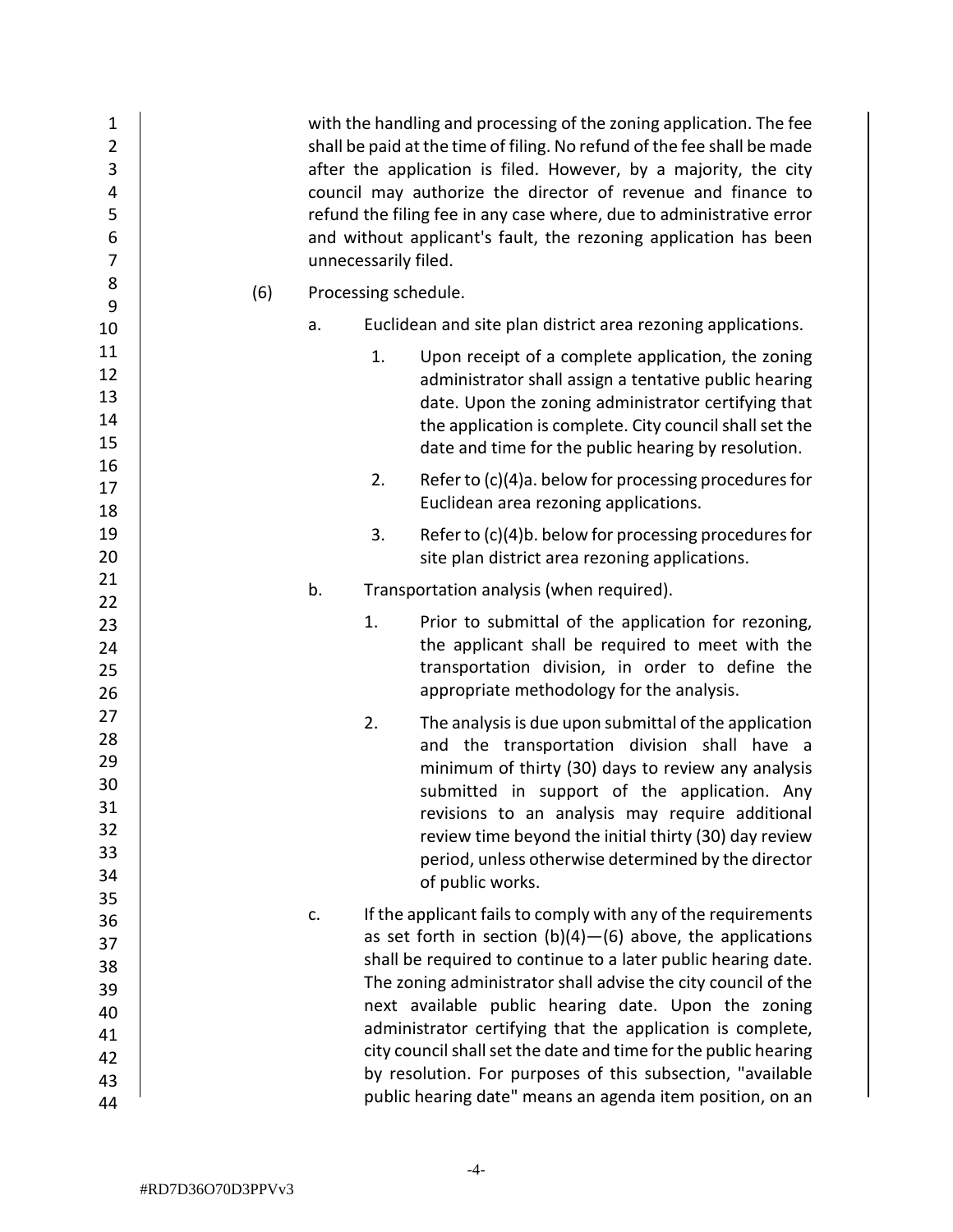| $\mathbf 1$<br>$\overline{2}$                      |      |     | evening city council agenda, that is open and available per<br>city council's adopted Rules of Procedure.                                                                                                                                                                                                                                                                                                                                                                                                                            |
|----------------------------------------------------|------|-----|--------------------------------------------------------------------------------------------------------------------------------------------------------------------------------------------------------------------------------------------------------------------------------------------------------------------------------------------------------------------------------------------------------------------------------------------------------------------------------------------------------------------------------------|
| 3<br>4<br>5<br>6<br>$\overline{7}$<br>8<br>9<br>10 |      |     | City council, by unanimous vote, may elect to add additional<br>agenda item positions on any evening city council agenda<br>and shall pass a resolution scheduling a date and time for<br>the area rezoning public hearing. In this event, the<br>application must comply with<br>the<br>public<br>notice<br>requirements of section 27-149 and the final site<br>development plan deadline per (6)a.3.i. above.                                                                                                                     |
| 11<br>12                                           |      | (7) | Adoption by city council. Area rezonings shall be adopted in the<br>same manner as parcel rezonings, subsection (c)(5) below.                                                                                                                                                                                                                                                                                                                                                                                                        |
| 13<br>14<br>15<br>16<br>17<br>18<br>19<br>20       | (be) |     | Parcel rezonings: receipt of applications and associated documents.<br>Applications shall be filed with the zoning administrator. The zoning<br>administrator shall receive, certify, and make recommendations on<br>applications for rezoning, and once certified, shall transmit one (1) copy of<br>the completed application to the city clerk for placement on the applicable<br>city council agenda for public hearing. Every application for parcel<br>rezonings shall contain, at a minimum, the information described below. |
| 21                                                 |      | (1) | Euclidean parcel rezoning.                                                                                                                                                                                                                                                                                                                                                                                                                                                                                                           |
| 22<br>23<br>24<br>25                               |      | a.  | The application shall be typewritten, signed and sworn to<br>by the applicant or his authorized agent and shall include<br>the post office address of the applicant and the property<br>owner.                                                                                                                                                                                                                                                                                                                                       |
| 26<br>27<br>28<br>29                               |      | b.  | It shall give an accurate legal description of the land<br>involved, including street address, if any, and the names of<br>all owners, mortgage holders, lienors and lessees.                                                                                                                                                                                                                                                                                                                                                        |
| 30<br>31<br>32<br>33<br>34<br>35<br>36             |      | c.  | It shall list all owners of the property which is the subject of<br>the application, together with all owners of property within<br>two hundred fifty (250) feet, including roads or streets, in<br>any direction from the property line of the property which<br>is the subject of the application, the names and addresses<br>of all such owners to be obtained by reference to the latest<br>ad valorem tax records.                                                                                                              |
| 37<br>38<br>39                                     |      | d.  | It shall give the existing district zoning classification of the<br>land and the district zoning classification to which it is<br>desired a change be made.                                                                                                                                                                                                                                                                                                                                                                          |
| 40<br>41<br>42<br>43<br>44                         |      | е.  | It shall have attached a sealed survey, which contains<br>boundary, topographic, and tree location information.                                                                                                                                                                                                                                                                                                                                                                                                                      |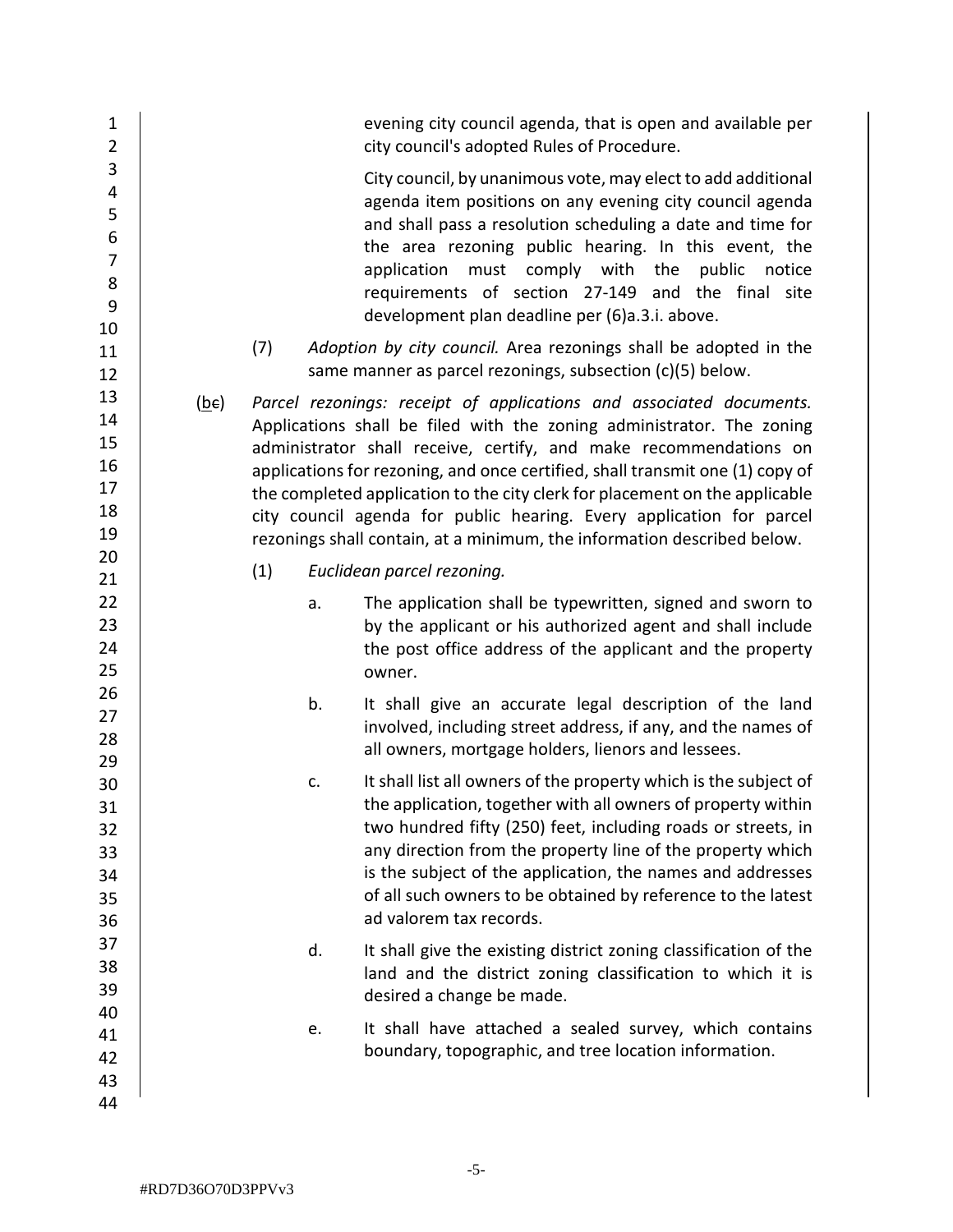|     |                                     | Any other information, as required by the zoning<br>administrator, that may be needed to certify the<br>application.                                                                                                                                                                                                                                                                                                                                                                                                                                                          |  |
|-----|-------------------------------------|-------------------------------------------------------------------------------------------------------------------------------------------------------------------------------------------------------------------------------------------------------------------------------------------------------------------------------------------------------------------------------------------------------------------------------------------------------------------------------------------------------------------------------------------------------------------------------|--|
| (2) | Site plan district parcel rezoning. |                                                                                                                                                                                                                                                                                                                                                                                                                                                                                                                                                                               |  |
|     |                                     | All requirements noted in $(c)(1)$ above.                                                                                                                                                                                                                                                                                                                                                                                                                                                                                                                                     |  |
|     |                                     | All requirements noted in section 27-138.                                                                                                                                                                                                                                                                                                                                                                                                                                                                                                                                     |  |
| (3) |                                     | The applicant shall pay a fee, as established by the city council by<br>resolution, which covers the city's cost and expense in connection<br>with the handling and processing of the zoning application. The fee<br>shall be paid at the time of filing. No refund of the fee shall be made<br>after the application is filed. However, by a majority vote, city<br>council may authorize the director of revenue and finance to<br>refund the filing fee in any case where, due to administrative error<br>and without applicant's fault, the rezoning application has been |  |
| (4) |                                     |                                                                                                                                                                                                                                                                                                                                                                                                                                                                                                                                                                               |  |
|     |                                     | Euclidean parcel rezoning applications.                                                                                                                                                                                                                                                                                                                                                                                                                                                                                                                                       |  |
|     | 1.                                  | Upon receipt of a complete application, the zoning<br>administrator shall assign a tentative public hearing<br>date.                                                                                                                                                                                                                                                                                                                                                                                                                                                          |  |
|     | 2.                                  | Euclidean<br>parcel<br>rezoning<br>For<br>applications,<br>attendance at a DRC meeting is not required.                                                                                                                                                                                                                                                                                                                                                                                                                                                                       |  |
|     | 3.                                  | The zoning administrator shall distribute the<br>application to DRC and compile all its findings and<br>recommendations into one (1) consolidated report.<br>Said findings and recommendations shall be based<br>the DRC review of the application<br>and<br>on<br>transmitted to city council.                                                                                                                                                                                                                                                                               |  |
|     |                                     | Site plan district parcel rezoning applications.                                                                                                                                                                                                                                                                                                                                                                                                                                                                                                                              |  |
|     | 1.                                  | Upon receipt of a complete application, the zoning                                                                                                                                                                                                                                                                                                                                                                                                                                                                                                                            |  |
|     |                                     | administrator shall assign a tentative public hearing<br>date.                                                                                                                                                                                                                                                                                                                                                                                                                                                                                                                |  |
|     | 2.                                  | For site plan district parcel rezoning applications,<br>the applicant or assigned agent shall be required to<br>attend a development review committee (DRC)<br>meeting, which shall be held approximately thirty<br>(30) days following the application filing date.                                                                                                                                                                                                                                                                                                          |  |
|     |                                     | f.<br>a.<br>b.<br>unnecessarily filed.<br>Processing schedule.<br>a.<br>b.                                                                                                                                                                                                                                                                                                                                                                                                                                                                                                    |  |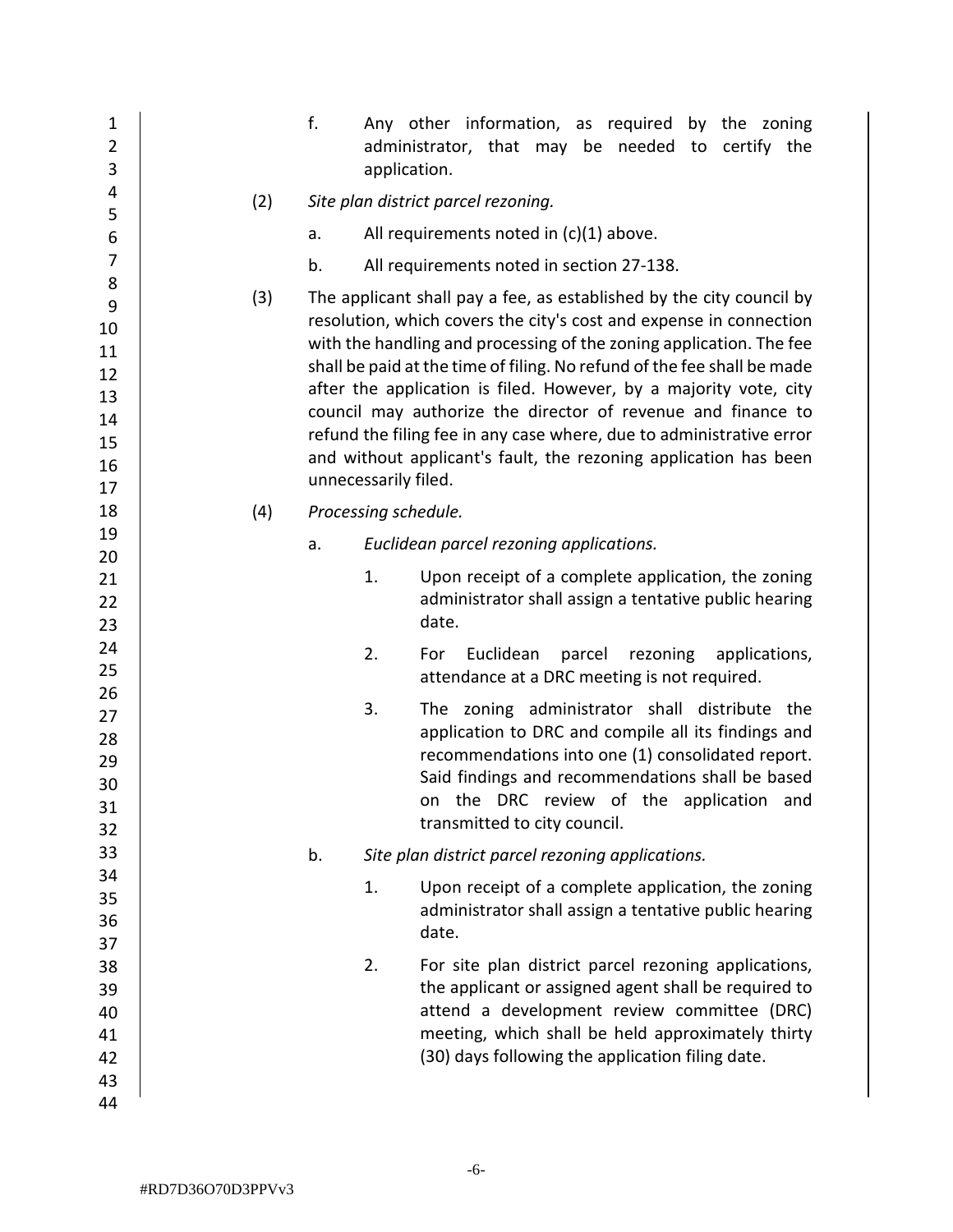| $\mathbf{1}$<br>$\overline{2}$<br>3<br>4<br>5<br>6           | 3. |              | Final site plan is due to the zoning administrator no<br>later than thirty (30) days following the scheduled<br>DRC meeting date. The zoning administrator will<br>redistribute the revised site plan to the DRC for any<br>final comments to be incorporated into the<br>consolidated report.                                                                                                                                                           |
|--------------------------------------------------------------|----|--------------|----------------------------------------------------------------------------------------------------------------------------------------------------------------------------------------------------------------------------------------------------------------------------------------------------------------------------------------------------------------------------------------------------------------------------------------------------------|
| $\overline{7}$<br>8<br>9<br>10<br>11<br>12<br>13<br>14<br>15 |    | exist where: | If the final site plan demonstrates substantial<br>revision(s) from the site plan reviewed by DRC, the<br>zoning administrator shall reassign the application<br>to the next available public hearing date, as defined<br>in (c)(4)d. below. If necessary, a new DRC meeting<br>may be held. For purposes of this section, the zoning<br>administrator shall deem a substantial revision to                                                              |
| 16<br>17<br>18                                               |    | i.           | There is an increase of greater than five (5)<br>percent in the total number of dwelling<br>units; or,                                                                                                                                                                                                                                                                                                                                                   |
| 19<br>20<br>21<br>22                                         |    | ii.          | There is an increase of greater than five (5)<br>percent in the total floor area for non-<br>residential and/or mixed use developments;<br>or,                                                                                                                                                                                                                                                                                                           |
| 23<br>24<br>25<br>26                                         |    | iii.         | There is a decrease of five (5) percent or<br>more of the acreage set aside for open space<br>(unpaved); or,                                                                                                                                                                                                                                                                                                                                             |
| 27<br>28<br>29<br>30<br>31<br>32<br>33<br>34<br>35<br>36     |    | iv.          | There is a modification in the original design<br>concept/site layout, such as a substantial<br>change in relationships among land uses,<br>addition of a permitted use not shown in the<br>initially reviewed site plan, substantial<br>change in traffic pattern or points of ingress<br>or egress, and/or an increase of ten (10)<br>percent in total external traffic generation<br>based on previously submitted traffic<br>generation figures; or, |
| 37<br>38<br>39<br>40<br>41                                   |    | v.           | There is a change in design and location of<br>the proposed stormwater facility that<br>negatively impacts a surrounding residential<br>neighborhood; or,                                                                                                                                                                                                                                                                                                |
| 42<br>43<br>44                                               |    | vi.          | There are either cumulative or concurrent<br>sub-threshold changes proposed<br>that                                                                                                                                                                                                                                                                                                                                                                      |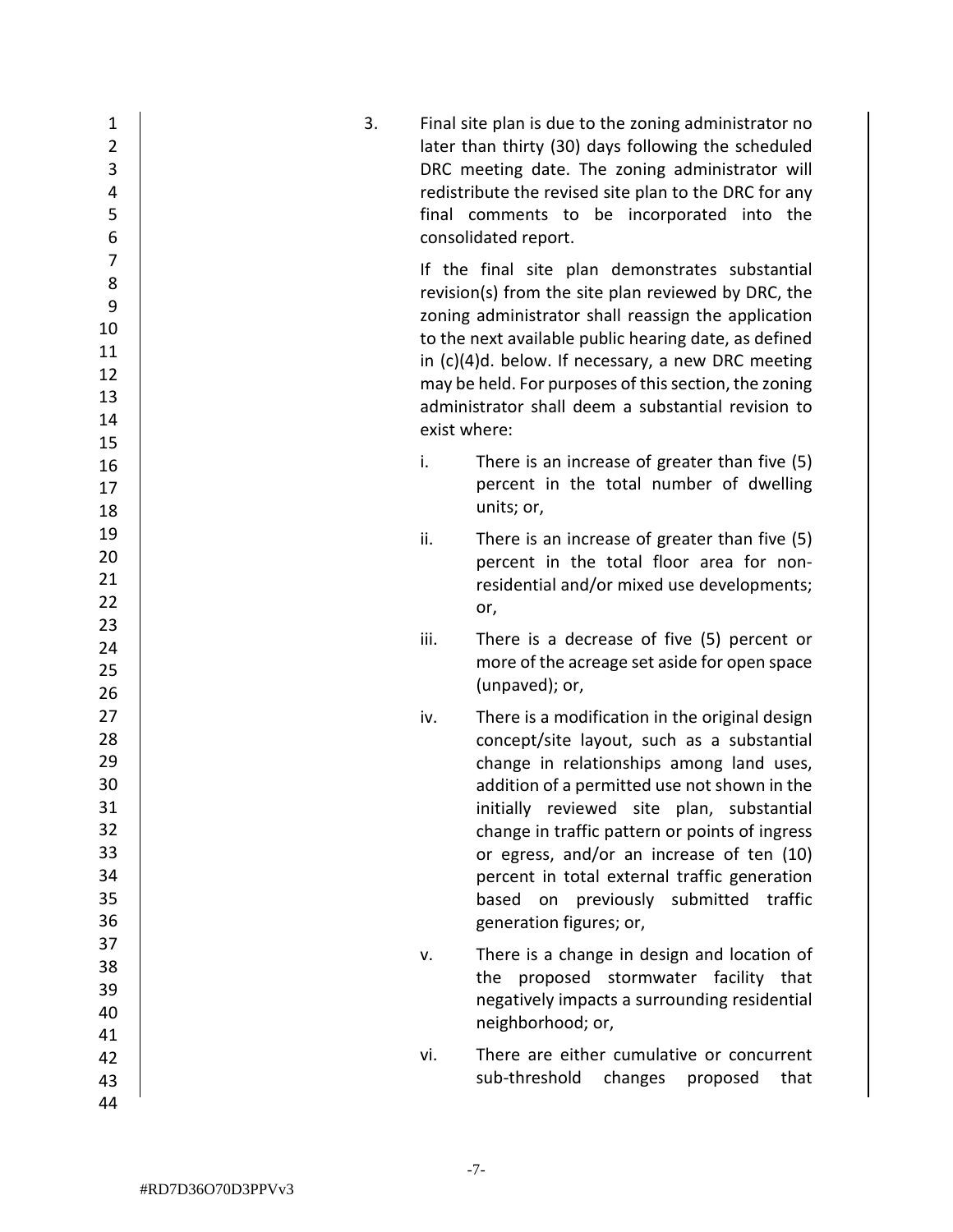| 1<br>$\overline{2}$ | require review by two (2) or more DRC<br>member agencies.                                           |
|---------------------|-----------------------------------------------------------------------------------------------------|
| 3<br>4              | The zoning administrator shall distribute the<br>4.                                                 |
| 5                   | application to DRC and compile all its findings and                                                 |
| 6                   | recommendations into one (1) consolidated report.                                                   |
| $\overline{7}$      | Said findings and recommendations shall be based                                                    |
| 8                   | on the DRC review of the final site plan and                                                        |
| 9                   | transmitted to city council.                                                                        |
| 10                  | Transportation analysis (when required).<br>c.                                                      |
| 11                  | 1.                                                                                                  |
| 12                  | Prior to submittal of the application for rezoning,                                                 |
| 13                  | the applicant shall be required to meet with the<br>transportation division, in order to define the |
| 14                  | appropriate methodology for the analysis.                                                           |
| 15                  |                                                                                                     |
| 16                  | 2.<br>The analysis is due upon submittal of the application                                         |
| 17                  | and the transportation division shall have a                                                        |
| 18                  | minimum of thirty (30) days to review any analysis                                                  |
| 19                  | submitted in support of the application. Any                                                        |
| 20                  | revisions to an analysis may require additional                                                     |
| 21                  | review time beyond the initial thirty (30) day review                                               |
| 22                  | period, unless otherwise determined by the director                                                 |
| 23                  | of public works.                                                                                    |
| 24                  | d.<br>If the applicant fails to comply with any of the requirements                                 |
| 25                  | as set forth in (4) above, or submits a final site plan that                                        |
| 26                  | substantial<br>demonstrates<br>revision(s),<br>the<br>zoning                                        |
| 27                  | administrator shall reassign the application to the next                                            |
| 28                  | available public hearing date. For purposes of this                                                 |
| 29                  | subsection, "available public hearing date" means an                                                |
| 30                  | agenda item position, on an evening city council agenda,                                            |
| 31                  | that is open and available per city council's adopted rules of                                      |
| 32                  | procedure.                                                                                          |
| 33                  | City council, per "City Council Rules of Procedure," may elect to add                               |
| 34                  | additional agenda item positions on any evening city council agenda, or                             |
| 35                  | may allow a position to be added on a day city council agenda. In this                              |
| 36                  | event, the zoning administrator may adjust the public hearing date for any                          |
| 37                  | application, so long as that application complies with the public notice                            |
| 38                  | requirements of section 27-149 and the final site development plan                                  |
| 39                  | deadline per (2)(c) above.                                                                          |
| 40                  |                                                                                                     |
| 41                  | (5)<br>Adoption by city council.                                                                    |
| 42                  | First reading public hearing. The first public hearing shall be<br>a.                               |
| 43                  | held concurrent with the first reading of the rezoning                                              |
| 44                  |                                                                                                     |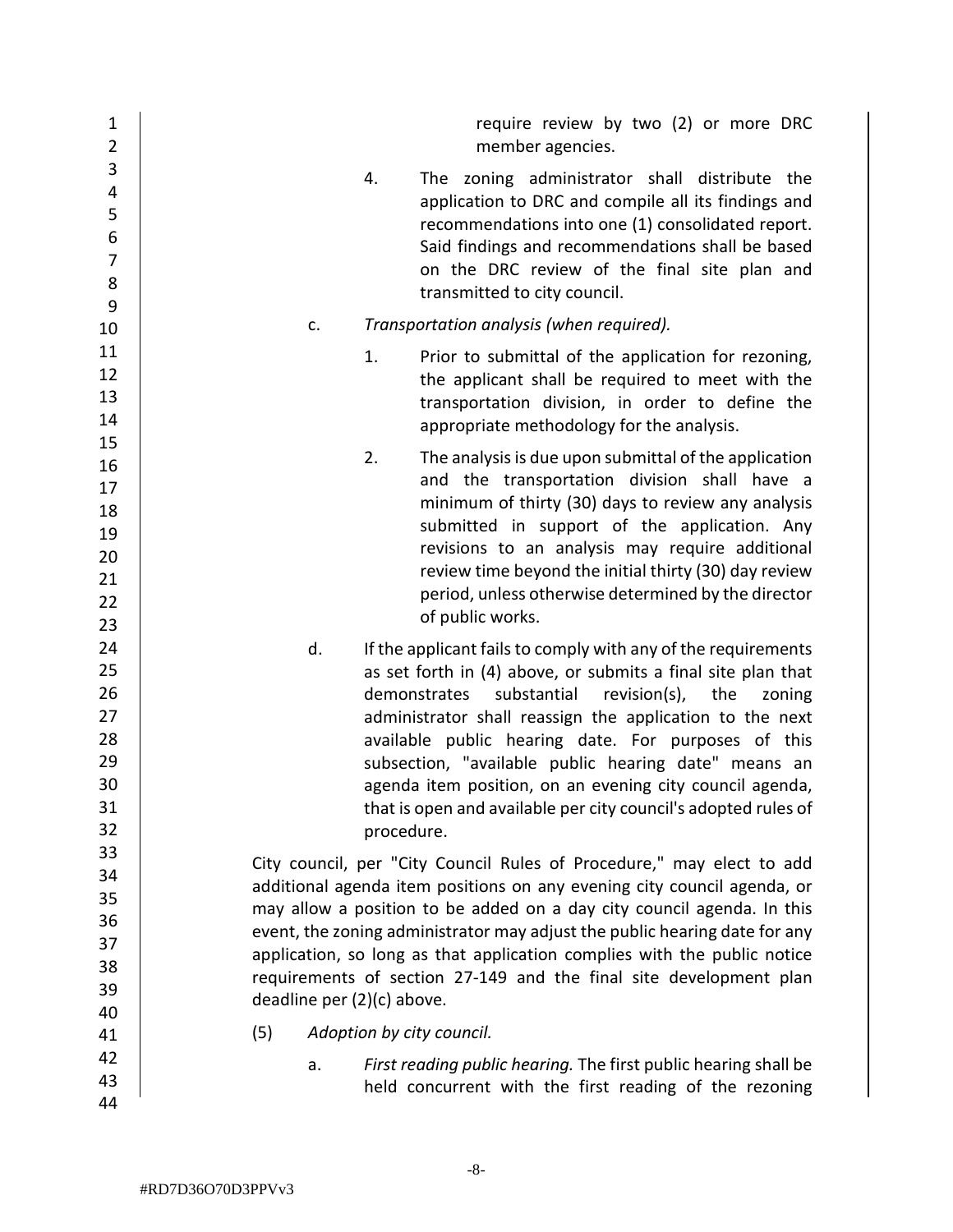| $\mathbf{1}$<br>$\overline{2}$<br>3<br>4                                           | ordinance ("first reading public hearing"). If no revisions are<br>required to the site plan, then city council shall proceed<br>pursuant to (5)a.3. below. If revisions to the site plan are<br>required, the following provisions apply:                                                                                                                                                                                                                                                                                                                                                                                                                   |
|------------------------------------------------------------------------------------|--------------------------------------------------------------------------------------------------------------------------------------------------------------------------------------------------------------------------------------------------------------------------------------------------------------------------------------------------------------------------------------------------------------------------------------------------------------------------------------------------------------------------------------------------------------------------------------------------------------------------------------------------------------|
| 5<br>6<br>$\overline{7}$<br>8<br>9<br>10<br>11<br>12<br>13<br>14<br>15<br>16<br>17 | 1.<br>Minor site plan revisions. If any minor revisions to<br>the final site plan are necessary as a result of issues<br>identified prior to or during the first reading public<br>hearing, then those minor revisions shall be clearly<br>articulated and approved by city council prior to the<br>close of the first reading public hearing. Said<br>approval thereby directs the applicant to correct<br>those identified minor revisions prior to the second<br>reading public hearing. Once the public hearing is<br>closed, city council may read the ordinance, by title,<br>for approval on first reading, and the following<br>actions shall occur: |
| 18<br>19<br>20<br>21<br>22<br>23                                                   | i.<br>The revised final site plan with the approved<br>minor site plan revisions shall be submitted<br>to the zoning administrator no later than the<br>end of business on the seventh (7th)<br>calendar day prior to the second reading<br>public hearing.                                                                                                                                                                                                                                                                                                                                                                                                  |
| 24<br>25<br>26<br>27<br>28<br>29<br>30                                             | ii.<br>If the applicant fails to comply with the<br>submittal deadline in (1)a.i. above, then the<br>second reading public hearing shall be<br>continued a minimum of two (2) weeks or<br>city council may consider the application<br>based upon final site plan submitted to the<br>zoning administrator.                                                                                                                                                                                                                                                                                                                                                  |
| 31<br>32<br>33<br>34                                                               | For the purposes of this section, minor site plan revisions shall consist of<br>those text and/or graphical changes to the site plan, which do not exceed<br>the minimum thresholds set forth in the (4)b.3. above.                                                                                                                                                                                                                                                                                                                                                                                                                                          |
| 35<br>36<br>37<br>38<br>39<br>40                                                   | Substantial site plan revisions. If any substantial<br>2.<br>revisions to the final site plan are necessary as a<br>result of issues identified prior to or during the first<br>reading public hearing, then the first reading public<br>hearing shall be continued a minimum of four (4)<br>weeks, and the following actions shall occur:                                                                                                                                                                                                                                                                                                                   |
| 41<br>42<br>43<br>44                                                               | The revised final site plan containing the<br>i.<br>substantial revisions shall be submitted to<br>the zoning administrator no later than the                                                                                                                                                                                                                                                                                                                                                                                                                                                                                                                |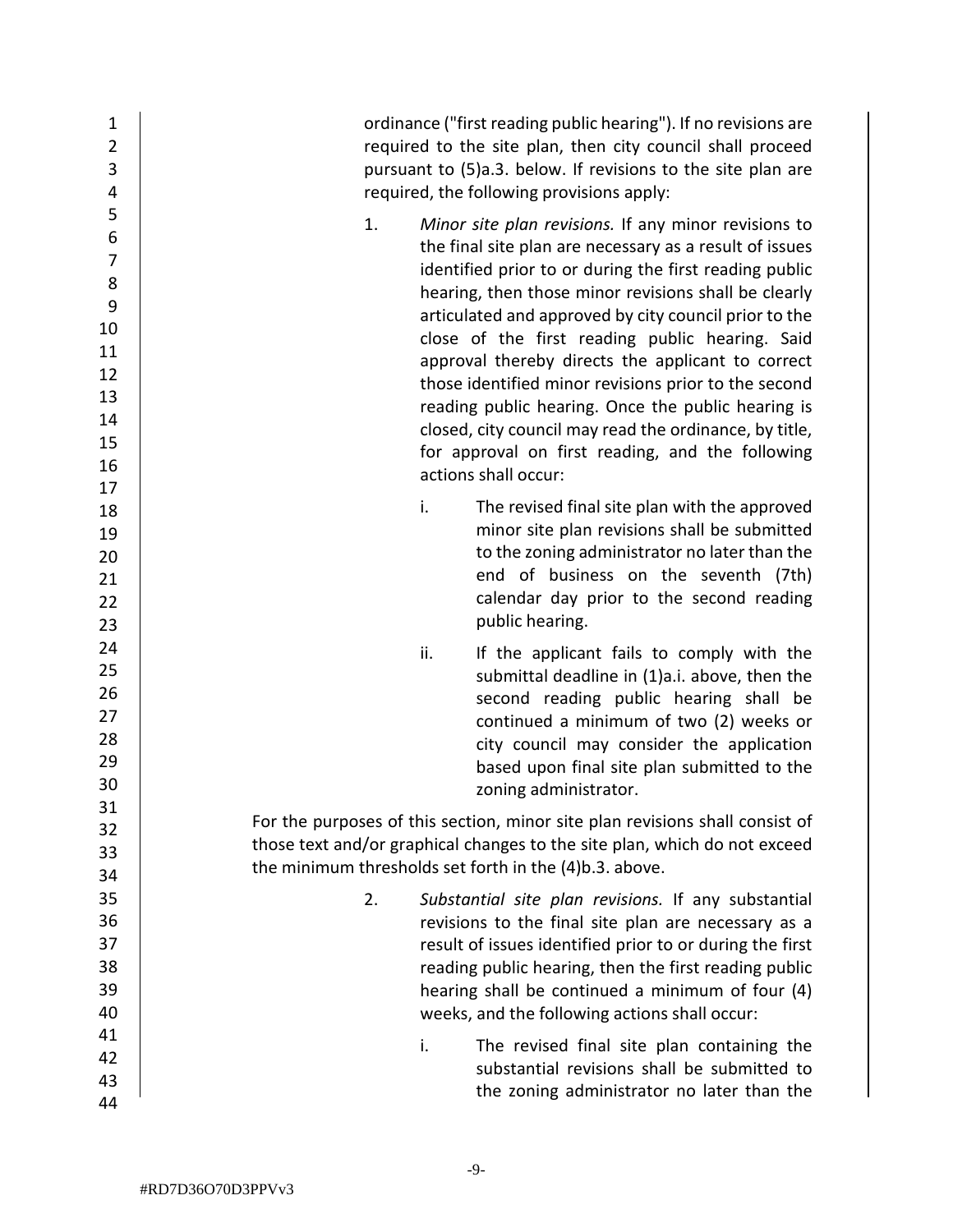| $\mathbf{1}$<br>$\overline{2}$<br>3                                    |      |                             | end of business on the twenty-first (21st)<br>calendar day prior to the continued first<br>reading public hearing.                                                                                                                                                                                                                                                                                                                   |
|------------------------------------------------------------------------|------|-----------------------------|--------------------------------------------------------------------------------------------------------------------------------------------------------------------------------------------------------------------------------------------------------------------------------------------------------------------------------------------------------------------------------------------------------------------------------------|
| 4<br>5<br>$\overline{6}$<br>$\overline{7}$<br>$\bf 8$<br>9<br>10<br>11 |      | ii.                         | If the applicant fails to comply with the<br>submittal deadline in (5)a.2.i. above, then<br>the continued first reading public hearing<br>shall be continued a minimum of two (2)<br>weeks or city council may consider the<br>application based upon final site plan<br>submitted to the zoning administrator.                                                                                                                      |
| 12<br>13<br>14<br>15                                                   |      |                             | For the purposes of this section, substantial site plan revisions shall consist<br>of text and/or graphical changes, which exceed the minimum thresholds<br>set forth in the (4)b.3. above, or city council determines that additional<br>time is necessary for further information to be presented to city council.                                                                                                                 |
| 16<br>17<br>18<br>19                                                   |      | 3.                          | First reading. Upon the close of the first reading<br>public hearing, city council shall either i. read the<br>rezoning ordinance by title only or ii. vote to deny<br>the application.                                                                                                                                                                                                                                              |
| 20<br>21<br>22<br>23<br>24<br>25<br>26<br>27                           |      | b.                          | Second reading public hearing. A second public hearing shall<br>be held concurrent with second reading ("second reading<br>public hearing"). The second reading public hearing shall be<br>held no earlier than two (2) weeks following the first<br>reading public hearing. Prior to the close of the second<br>reading public hearing, the zoning administrator shall<br>present the certified site plan to city council.          |
| 28<br>29<br>30<br>31<br>32<br>33<br>34                                 |      |                             | A certified site plan shall mean a site plan, which is stamped<br>by the zoning administrator as the (revised) final site plan<br>that includes all text and/or graphic revisions approved by<br>city council at the first reading public hearing. Upon close of<br>the second reading public hearing, city council shall either i.<br>Read by title only and approve the rezoning ordinance or ii.<br>vote to deny the application. |
| 35<br>36<br>37<br>38<br>39<br>40                                       |      | c.<br>of the City of Tampa. | The chairman of the city council and city clerk shall date and<br>endorse the adopted, certified site plan, and the certified<br>site plan shall be incorporated by reference into the<br>ordinance and filed as a part of the official zoning records                                                                                                                                                                               |
| 41<br>42<br>43<br>44                                                   | (cd) |                             | Compliance with Tampa Comprehensive Plan. No application for rezoning<br>shall be accepted for filing by the zoning administrator unless the subject<br>property is located completely within a Tampa Comprehensive Plan land<br>use classification that allows consideration of the requested zoning                                                                                                                                |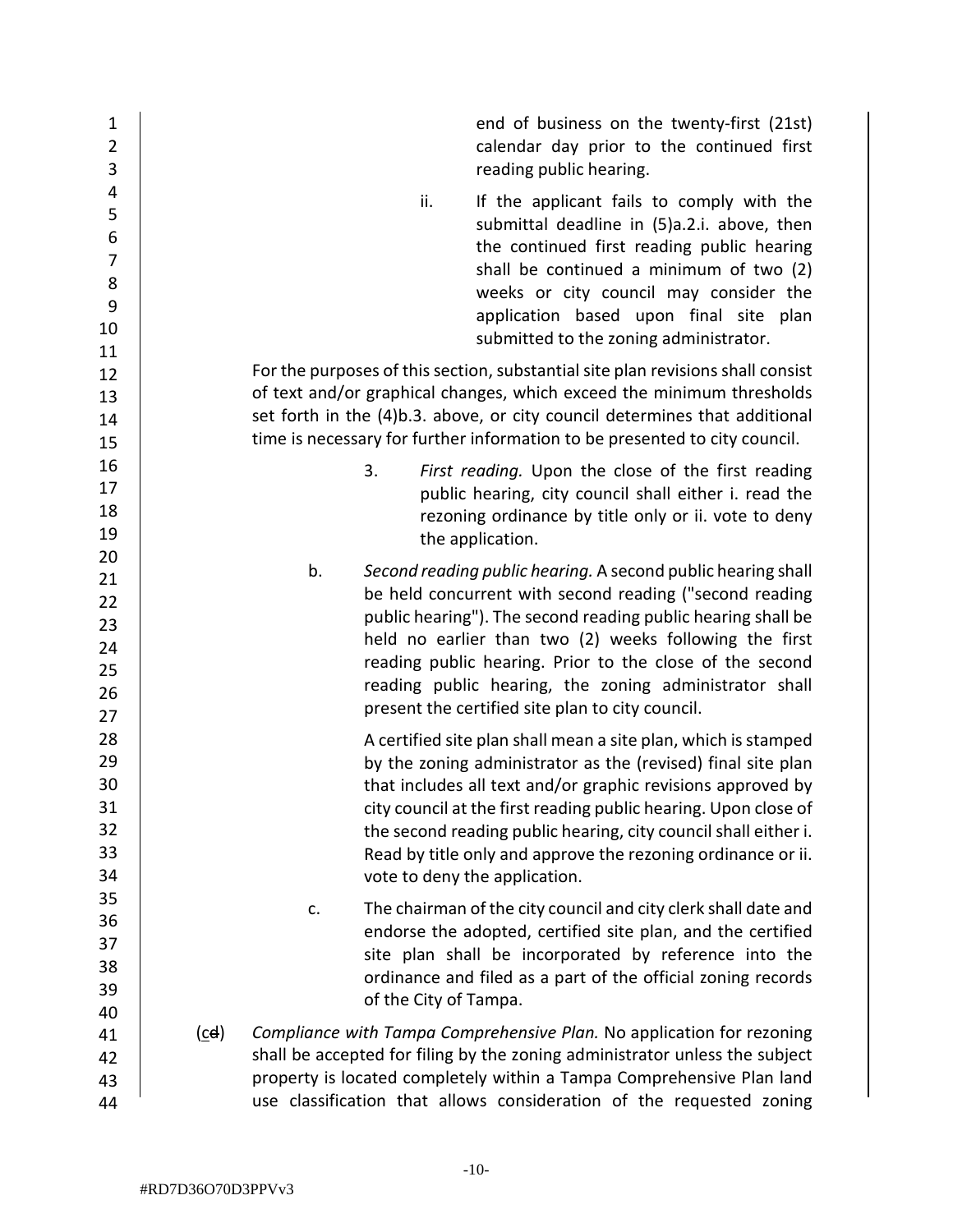district. This review shall be based upon the adopted Tampa Comprehensive Plan. The zoning administrator may receive and process a rezoning application where the applicant establishes that a land use plan amendment is presently being processed by the appropriate land planning agency, which amendment, if approved, would allow consideration of the requested zoning district. However, the rezoning application may not be adopted until thirty (30) days after the land use plan amendment is adopted. Any fees paid by the applicant to process the rezoning application are forfeited should the subject amendment fail to be adopted by the city council.

(de) City council shall approve or deny an application for rezoning within one hundred eighty (180) days of the applicant submitting their application tothe zoning administrator. City council may, for good cause shown, extend this period a maximum of thirty (30) days. Further extension of time may be granted by city council, only upon finding of extenuating circumstance(s). Any application that has not been set for public hearing within one hundred eighty (180) days of submittal to the zoning administrator shall be deemed withdrawn and shall be subject to 27-150, unless the scheduling delay is a result of administrative error."

**Section 4.** That **"Sec. 27-151. Comprehensive review of land development code."** is hereby amended by adding the underlined language and deleting the stricken language as follows:

**"Sec. 27-151. Comprehensive review of land development code.**

The code administrator or designee shall examine the provisions of this chapter and may submit a bi-annual report to the city council recommending changes and amendments, if any, that are desirable in the interest of furthering the public health, safety and general welfare. Any city council directed text amendment requests for this chapter made by city council, any other city department, any public or quasi-public agency, or any member of the public, shall be submitted to the code administrator for review and processing. The deadline for each text amendment cycle shall fall on January 15 and July 15 of each calendar year. Processing of the proposed text amendments shall begin on the deadline date, following a batch process. The code administrator or city council may initiate a text amendment, outside of the normal text amendment cycle, to: correct an unintentional error or conflict between sections of this chapter or with other chapters, or for amendments to procedural matters.

- (1) Correct an unintentional error;
- (2) Address strategic initiatives;
- 44 (3) Correct conflict between sections of this chapter, or with other chapters;